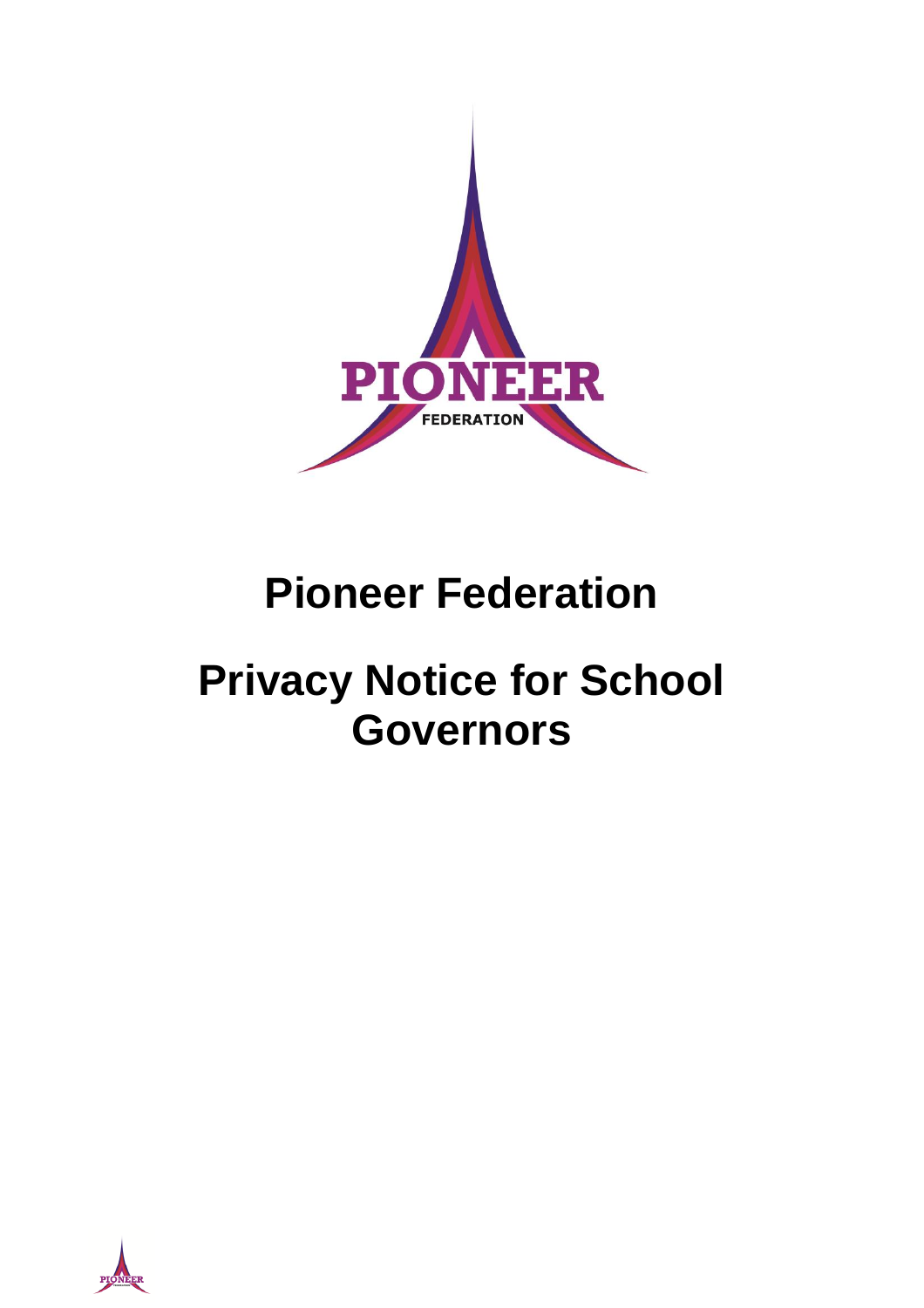# **Privacy notice for Governors**

Under data protection law, individuals have a right to be informed about how the school uses any personal data that we hold about them. We comply with this right by providing 'privacy notices' (sometimes called 'fair processing notices') to individuals where we are processing their personal data.

This privacy notice explains how we collect, store and use personal data about individuals we employ, or otherwise engage, to work at our school.

We, the Pioneer Federation are the 'data controller' for the purposes of data protection law.

Our data protection officer is East Sussex County Council (see 'Contact us' below).

#### **The personal data we hold**

We process data relating to those we employ, or otherwise engage, to work at our school. Personal data that we may collect, use, store and share (when appropriate) about you includes, but is not restricted to:

- Contact details
- Date of birth, marital status and gender
- Recruitment information, including copies of right to work documentation, references, DBS certificate details, SCR details and other information included in an application form or cover letter or as part of the application process
- Qualifications and employment records, including work history, job titles, working hours, training records and professional memberships
- Outcomes of any disciplinary and/or grievance procedures
- Copy of driving licence, passport, birth certificate, etc
- Photographs
- CCTV footage
- Data about your use of the school's information and communications system

#### **Why we use this data**.

The purpose of processing this data is to help us run the school, including to:

- Facilitate safe recruitment, as part of our safeguarding obligations towards pupils
- Inform our recruitment and retention policies
- Improve the management of workforce data across the sector
- Support the work of the School Teachers' Review Body

## **Our lawful basis for using this data – we need to keep this? We would use the data this way if necessary**

We only collect and use personal information about you when the law allows us to. Most commonly, we use it where we need to:

- Fulfill a contract we have entered into with you
- Comply with a legal obligation
- Carry out a task in the public interest

Less commonly, we may also use personal information about you where:

- You have given us consent to use it in a certain way
- We need to protect your vital interests (or someone else's interests)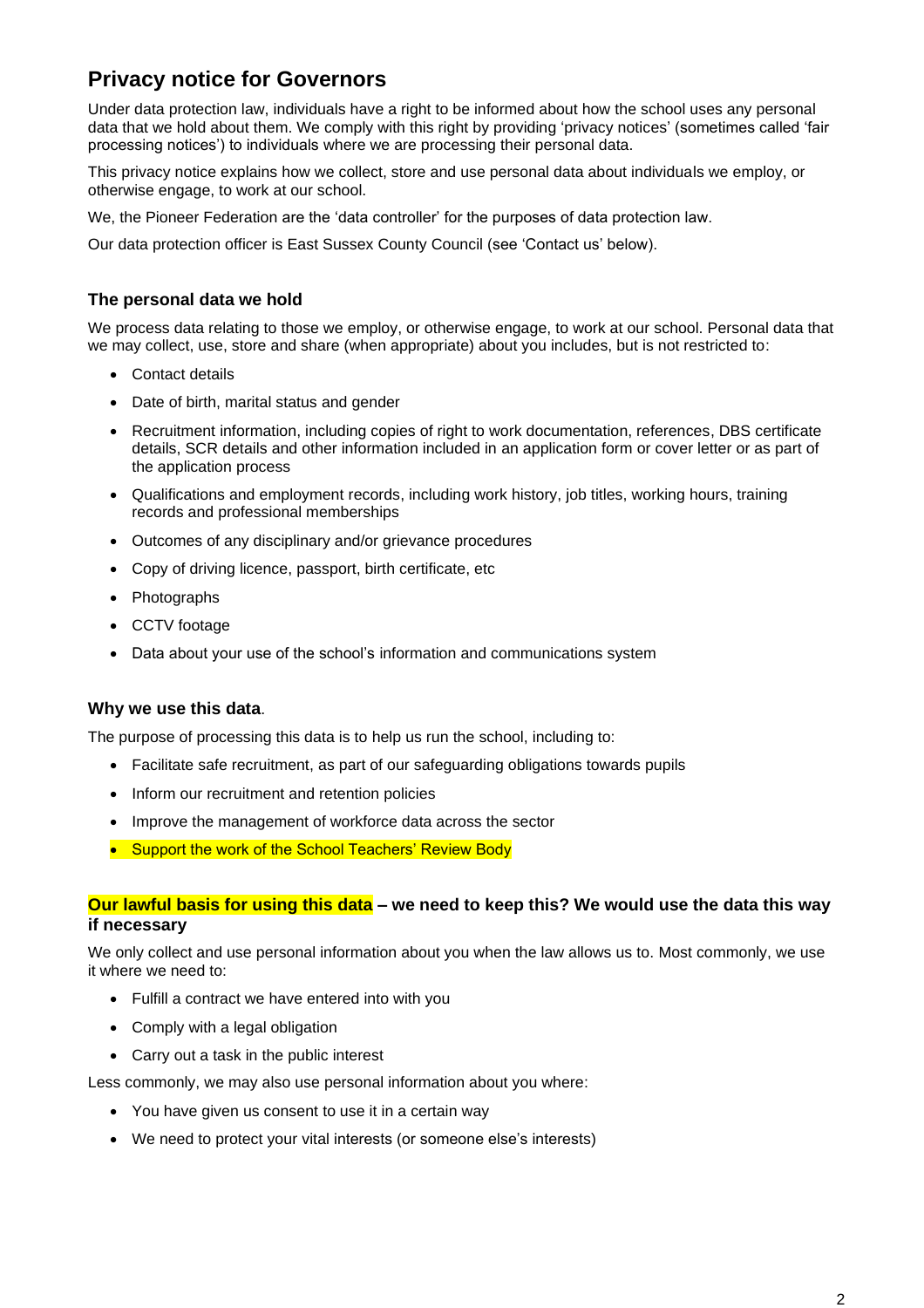Where you have provided us with consent to use your data, you may withdraw this consent at any time. We will make this clear when requesting your consent, and explain how you go about withdrawing consent if you wish to do so.

Some of the reasons listed above for collecting and using personal information about you overlap, and there may be several grounds which justify the school's use of your data.

#### **Collecting this information**

While the majority of information we collect from you is mandatory, there is some information that you can choose whether or not to provide to us.

Whenever we seek to collect information from you, we make it clear whether you must provide this information (and if so, what the possible consequences are of not complying), or whether you have a choice.

#### **How we store this data**

We create and maintain a **personnel file for each Governor member**. The information contained in this file is kept secure and is only used for purposes directly relevant to your governance.

Once your goverance with us has ended, we will retain this file and delete the information in it in accordance with East Sussex County Council's retainment guidance

## **Data sharing**

We do not share information about you with any third party without your consent unless the law and our policies allow us to do so.

Where it is legally required or necessary (and it complies with data protection law) we may share personal information about you with:

- Our local authority to meet our legal obligations to share certain information with it, such as safeguarding concerns and [maintained schools only] information about headteacher performance and staff dismissals.
- The Department for Education to meet legal obligations including the census and data assessment returns.
- Educators and examining bodies legal obligation and guidelines from the Government, between the school and the examining bodies.
- Our regulator [Ofsted] legal obligation between the school and the Government.
- Financial organisations legal requirement between the school and the banking requiators.
- Central and local government legal obligation between the school and Government guidelines.(Govs came in for Ofsted?)
- Our auditors to adhere to compulsory regulation checks.
- Police forces, courts, tribunals -- legal obligation when required for safeguarding issues or legal concerns.
- Employment and recruitment agencies legal requirements for safeguarding/SCR.

#### **Transferring data internationally**

Where we transfer personal data to a country or territory outside the European Economic Area, we will do so in accordance with data protection law.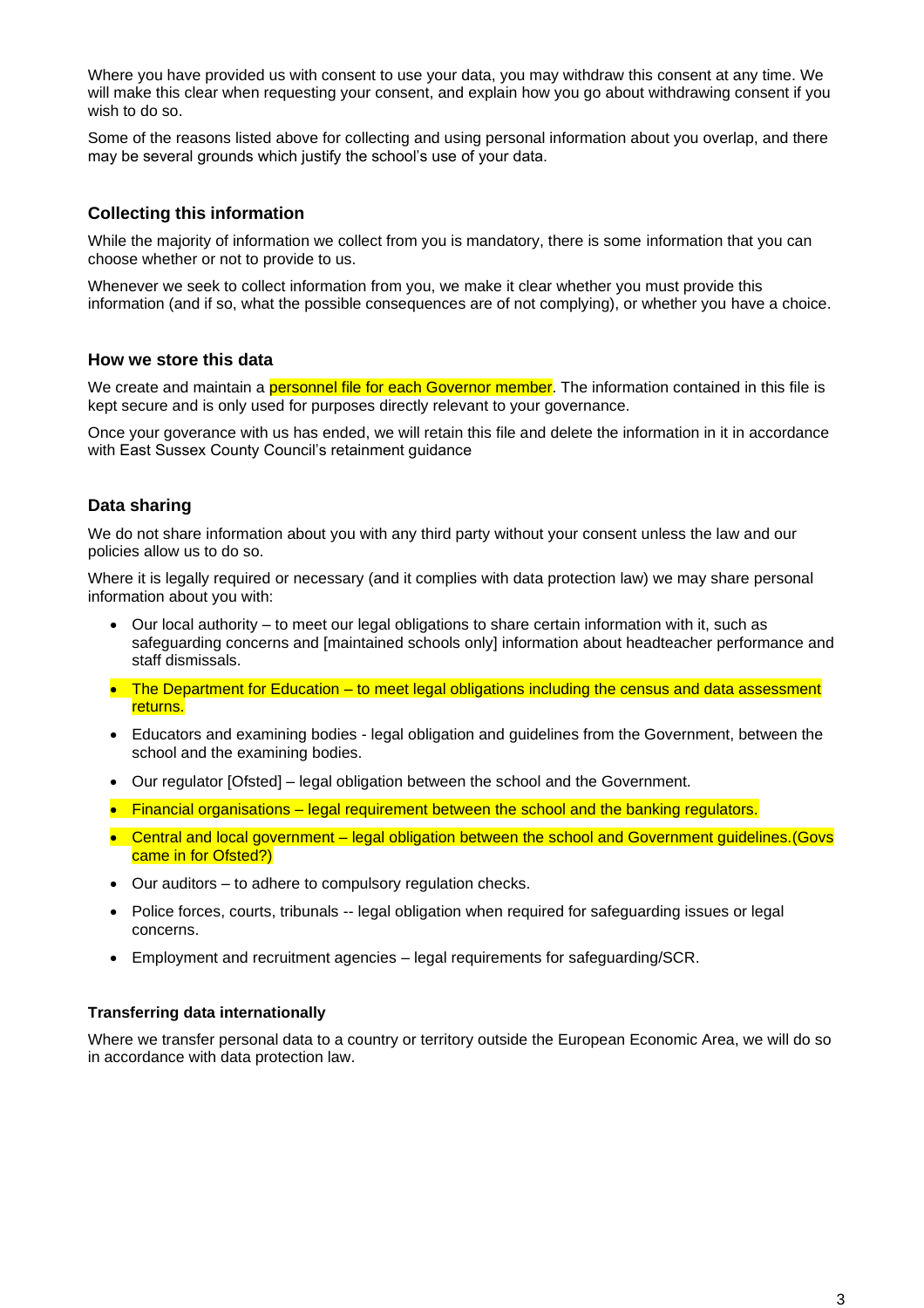# **Your rights**

#### **How to access personal information we hold about you**

Individuals have a right to make a **'subject access request'** to gain access to personal information that the school holds about them.

If you make a subject access request, and if we do hold information about you, we will:

- Give you a description of it
- Tell you why we are holding and processing it, and how long we will keep it for
- Explain where we got it from, if not from you
- Tell you who it has been, or will be, shared with
- Let you know whether any automated decision-making is being applied to the data, and any consequences of this
- Give you a copy of the information in an intelligible form

You may also have the right for your personal information to be transmitted electronically to another organisation in certain circumstances.

If you would like to make a request, please contact our data protection officer.

#### **Your other rights regarding your data**

Under data protection law, individuals have certain rights regarding how their personal data is used and kept safe. You have the right to:

- Object to the use of your personal data if it would cause, or is causing, damage or distress
- Prevent your data being used to send direct marketing
- Object to the use of your personal data for decisions being taken by automated means (by a computer or machine, rather than by a person)
- In certain circumstances, have inaccurate personal data corrected, deleted or destroyed, or restrict processing
- Claim compensation for damages caused by a breach of the data protection regulations

To exercise any of these rights, please contact our data protection officer.

# **Complaints**

We take any complaints about our collection and use of personal information very seriously.

If you think that our collection or use of personal information is unfair, misleading or inappropriate, or have any other concern about our data processing, please raise this with us in the first instance.

To make a complaint, please contact our data protection officer.

Alternatively, you can make a complaint to the Information Commissioner's Office:

- Report a concern online at<https://ico.org.uk/concerns/>
- Call 0303 123 1113
- Or write to: Information Commissioner's Office, Wycliffe House, Water Lane, Wilmslow, Cheshire, SK9 5AF

## **Contact us**

If you have any questions, concerns or would like more information about anything mentioned in this privacy notice, please contact our **data protection officer**:

East Sussex County Council – 0345 608 0190

*This notice is based on the [Department for Education's model privacy notice](https://www.gov.uk/government/publications/data-protection-and-privacy-privacy-notices) for the school workforce, amended to reflect the way we use data in this school.*